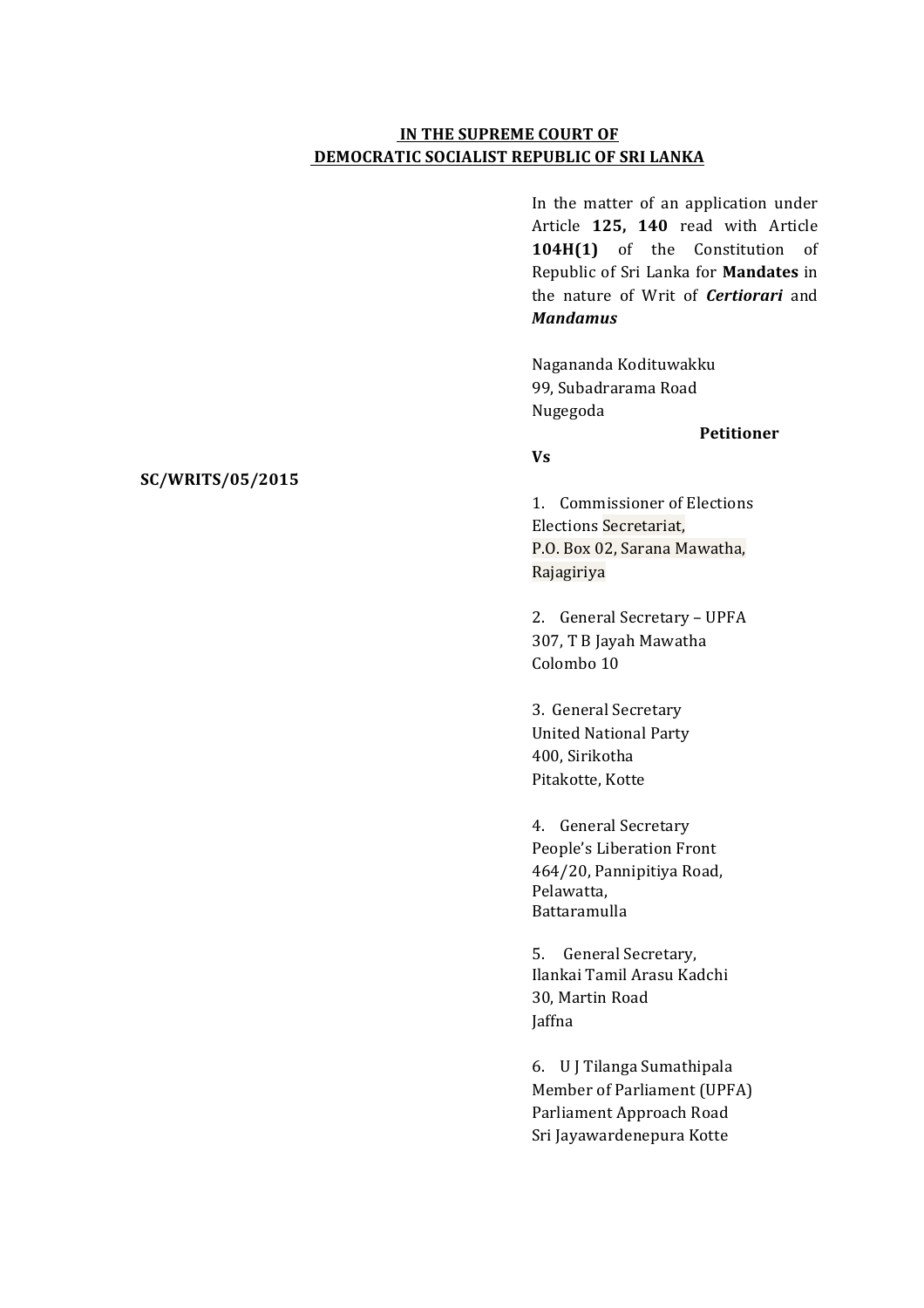7. B Mahinda Samarasinghe Member of Parliament (UPFA) Parliament Approach Road Sri Jayawardenepura Kotte

8. S B Dissanayake Member of Parliament (UPFA) Parliament Approach Road Sri Jayawardenepura Kotte

9. Lakshman Yapa Abeywardena Member of Parliament (UPFA) Parliament Approach Road Sri Jayawardenepura Kotte

10. Angajan Ramanathan Member of Parliament (UPFA) Parliament Approach Road Sri Jayawardenepura Kotte

11. A M H M Lebbe Member of Parliament (UPFA) Parliament Approach Road Sri Jayawardenepura Kotte

12. G Vijith Wijayamuni Zoysa Member of Parliament (UPFA) Parliament Approach Road Sri Jayawardenepura Kotte

13. M H M Navavi Member of Parliament (UNP) Parliament Approach Road Sri Jayawardenepura Kotte

14. Sunil Handunnnethi Member of Parliament (JVP) Parliament Approach Road Sri Jayawardenepura Kotte

15. B N R Weerakoon Member of Parliament (IVP) Parliament Approach Road Sri Jayawardenepura Kotte

16. Attorney General Attorney General's Department Colombo 11

**Respondents**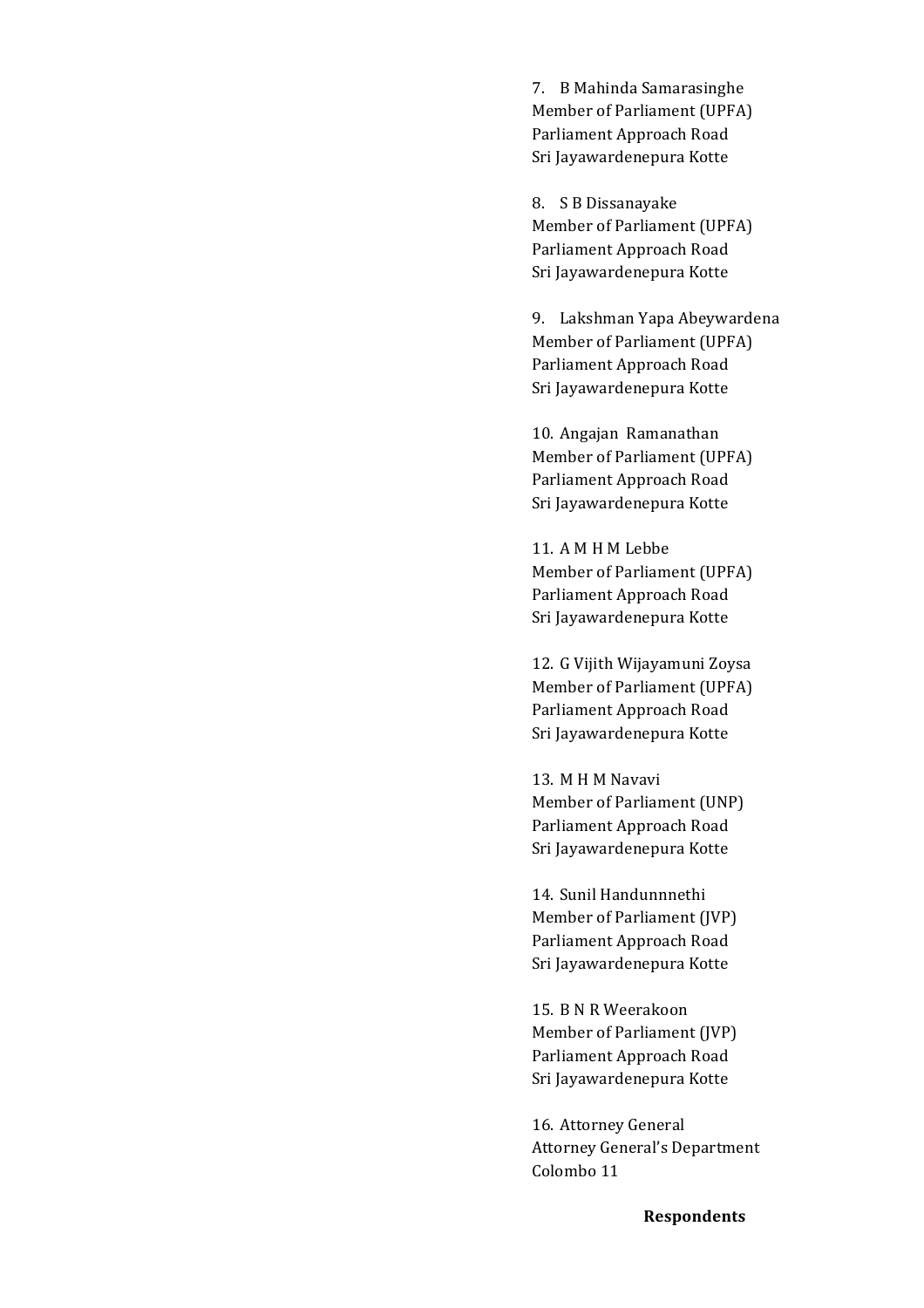# To: THE HONOURABLE CHIEF JUSTICE AND THE OTHER JUDGES OF THE SUPREME **COURT OF THE DEMOCRATIC SOCIALIST REPUBLIC OF SRI LANKA**

#### On this **31th July 2017**

Whereas the Petitioner, filed this Writ Application against the Commissioner of Elections on 13<sup>th</sup> Oct 2015, discharging his Constitutional duty to respect the rights of the other citizenry **[Article 28 (e)]**, to challenge the appointment of rejected candidates at the General Election held in August 2015 as MPs, who are not legally qualified to be appointed through the National List

2. And whereas this Writ Application was initiated invoking the jurisdiction of the Supreme Court in terms of **Article 104H** of the Constitution, which requires that such applications, concerning the citizens sovereign right to franchise shall hear and finally dispose of within two months of filing of the same [104H (2)]

3. And whereas in the Application made to the Court overwhelming evidence was presented on the abuse of Presidential immunity to usurp the people's sovereign right to franchise in 1988, completely circumventing the due process established by the Constitution, which provides that the franchise conferred in the people cannot be usurped except people themselves surrender it by way of a mandate given at a Referendum

4. And whereas the Constitution provides any such Bill enacted without adhering to the due process shall not be construed as an amendment to the Constitution [Article 82(6)]

5. And whereas the evidence presented to the Court reveals that on the initiative of the then President J R Jayewardene, a foreign clause had been inserted to the Article 99A of the Constitution with no mandate obtained from the people, usurping people's right to franchise by fraudulent means, allowing political Party Secretaries to appoint defeated candidates as MPs, completely deceiving the Parliament and the Prime Minister who had presented a different Bill in the House, which contained no such clause in the Article 99A in the Bill so approved by the Parliament

6. And whereas the evidence presented to Court also reveals that there had been two Bills circulated in the Parliament to amend the Constitution  $(14<sup>th</sup>$  Amendment) and the Speaker had certified a different Bill with a foreign clause not approved by the Parliamentary Select Committee and the Parliament, permitting defeated candidates to enter the Parliament, and this flawed clause remains a part of the Article 99A of the Constitution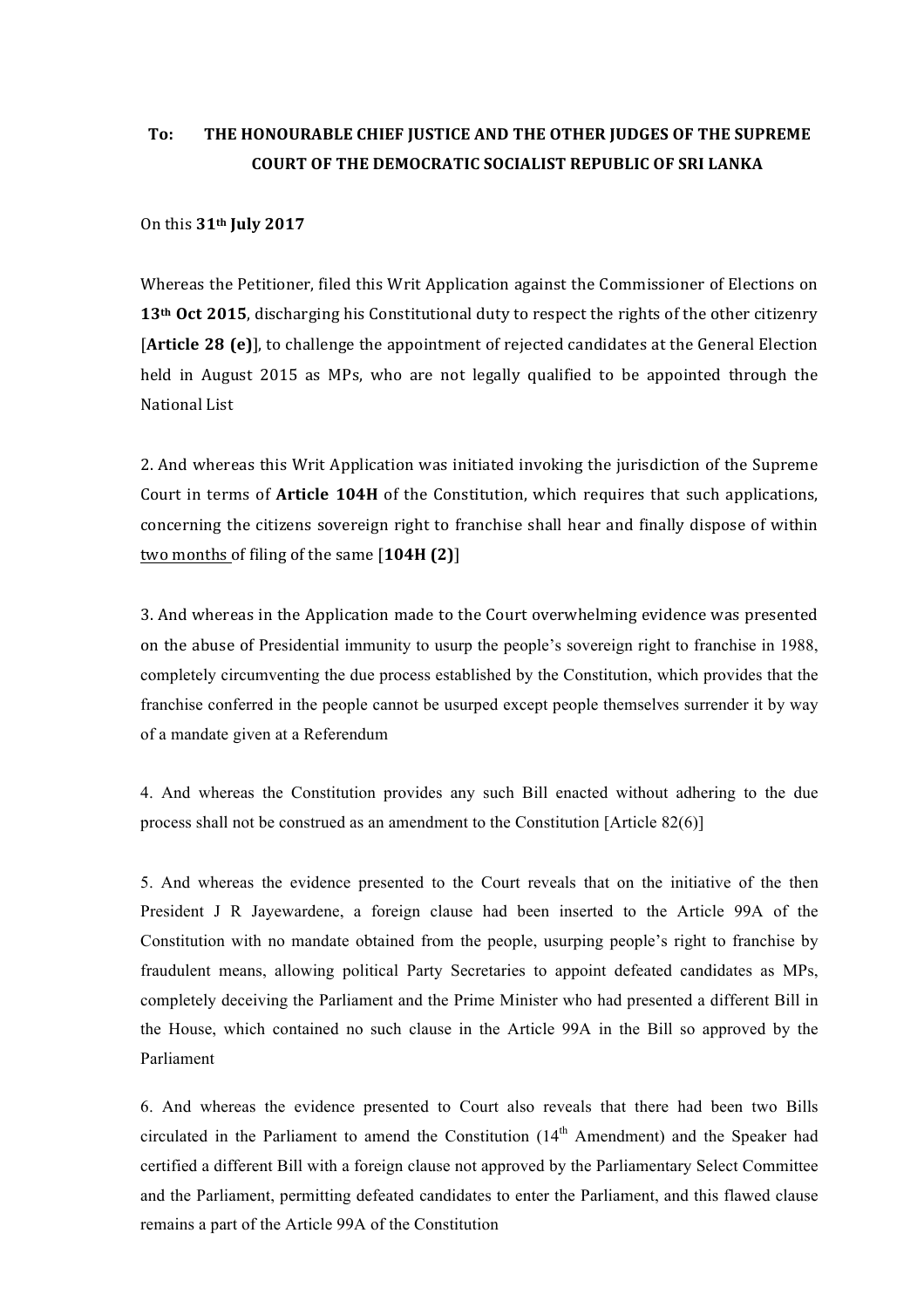7. And whereas after the General Election - 2015 the appointment of 10 defeated candidates by respective Party Secretaries was challenged before the Supreme Court (SC/Writs/05/2015) with a special request made to the Chief Justice under the Constitution [(Article 132 (3) (iii)], to appoint a fuller bench to hear this case, considering the National importance attached to it

8. And whereas the then Chief Justice, K Sripavan in Oct 2015 and thereafter the incumbent Chief Justice Priyasath Dep in June 2017, declined to consider this matter as a case of National Importance and rejected the application made seeking appointment of a fuller bench to hear this case

9. And whereas since filing this case, two years have lapsed without the matter even being supported before the Court

10. And whereas the denial of a full bench hearing by the Chief Justice, with no reasons whatsoever given, has defeated the purpose of the initiation of this case in the public interest

11. And whereas in an appeal (SC/Appeal 99/2017) on a private matter initiated by Geetha Kumarasinghe, MP, with a request to the Chief Justice for fuller bench was favourably considered by Your Lordship on  $14<sup>th</sup>$  June 2017 with five judges appointed to hear the case

12. And whereas in the said circumstances an application was made to the Bar Association of Sri Lanka, supported by 134 lawyers, to convene a **Special General Meeting** to address the serious situation faced by the citizenry as Judiciary seems to be incapable of giving effect to its constitutional obligations, restoring people's trust and confidence in the Judiciary (ref: **X48)**.

13. And whereas the Executive Committee of the Bar Association is yet to make a final decision on the said request

14. And whereas, I reliably understand that I have been targeted to face professional restrictions solely due to conscientiously and persistently pursuing matters concerning the protection of people's sovereign rights in keeping with Constitutional Obligations of my chosen occupation as an Attorney-at-Law as set out in Article 28 of the Constitution

15. And whereas, all Lawyers, performing public interest litigation are protected by Latimer House Principles and UN Basic Principles on the Role of Lawyers and both these instruments require the member states to protect the interest of lawyers to perform their duty free from intimidation, hindrance, harassment or improper interference with a right to take part in public discussion of matters concerning law, the administration of justice and the promotion and protection of human rights without suffering professional restrictions and obstruction from functioning independently by reason of their lawful actions.